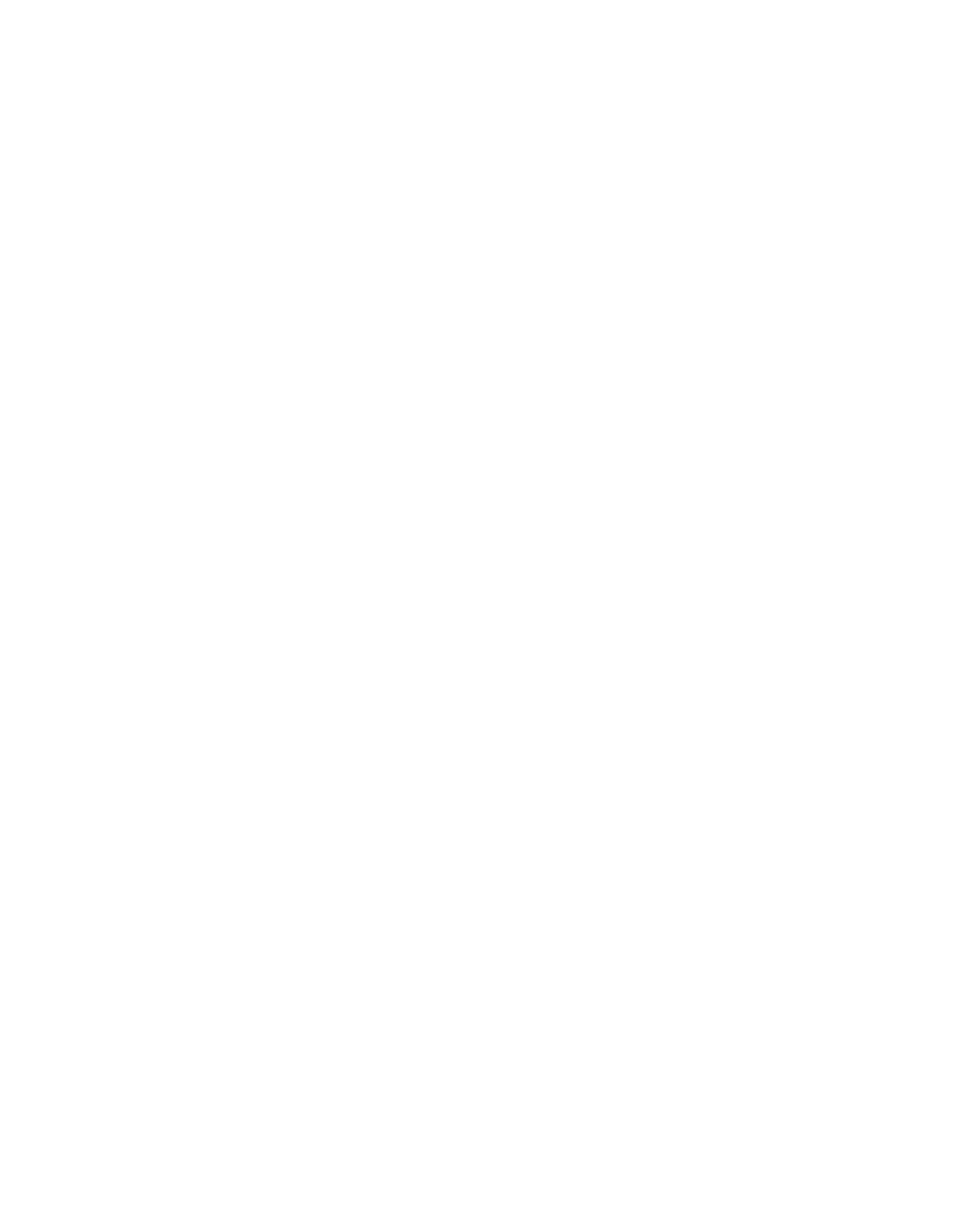# **Table of Contents**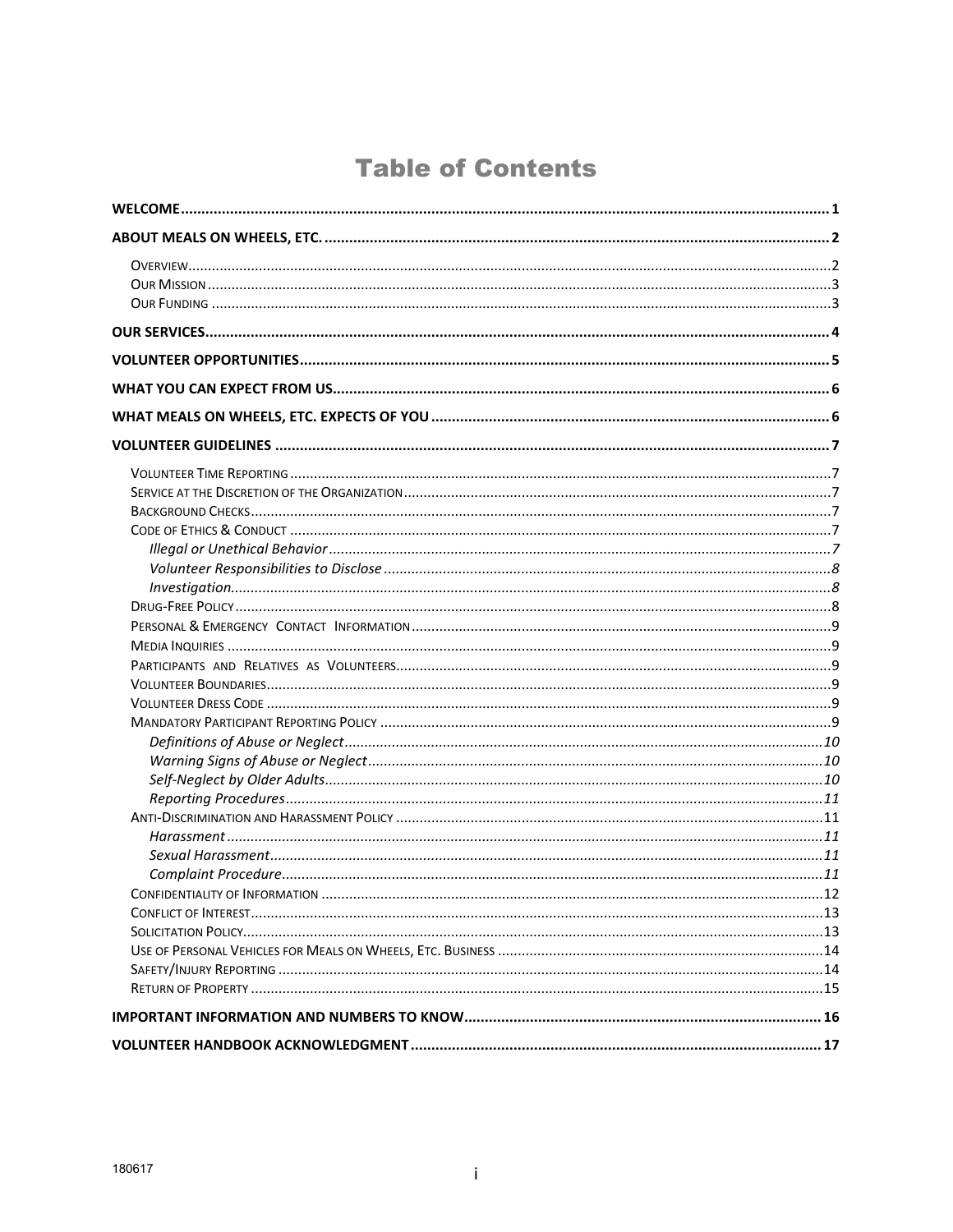## <span id="page-3-0"></span>Welcome

We are very excited to welcome you to Meals on Wheels, Etc. and hope your time with us is positive and rewarding. You are joining a team of more than 700 Meals on Wheels, Etc. volunteers, many whom have been with us for several years, who enjoy helping others in our community.

Meals on Wheels, Etc. volunteers play a very important role assisting in meal preparation and packaging, meal delivery, cleaning yards, building wheelchair ramps … but this is just the beginning. You will find a kind word, a hug, a short visit, or a simple comment about the weather are all small, but important ways you touch the lives of the people we serve when you volunteer with us.

Regardless of the volunteer opportunity you select, we want this to be a positive experience providing you with:

- an opportunity to make a positive and personal contribution in our community,
- social interaction with new people,
- the opportunity to work with different age groups,
- the chance to make new friends, and
- a sense of satisfaction and accomplishment.

The Volunteer Handbook is designed to better acquaint you with Meals on Wheels, Etc. and provide you with basic information about volunteering with us. We encourage you to speak to a member of our staff if you have any questions about the content of this handbook, something referenced in the Volunteer Orientation session and/or during your volunteer training and service with us.

Again, we are excited you selected Meals on Wheels, Etc. to share your time and talent with. Thank you for serving with us.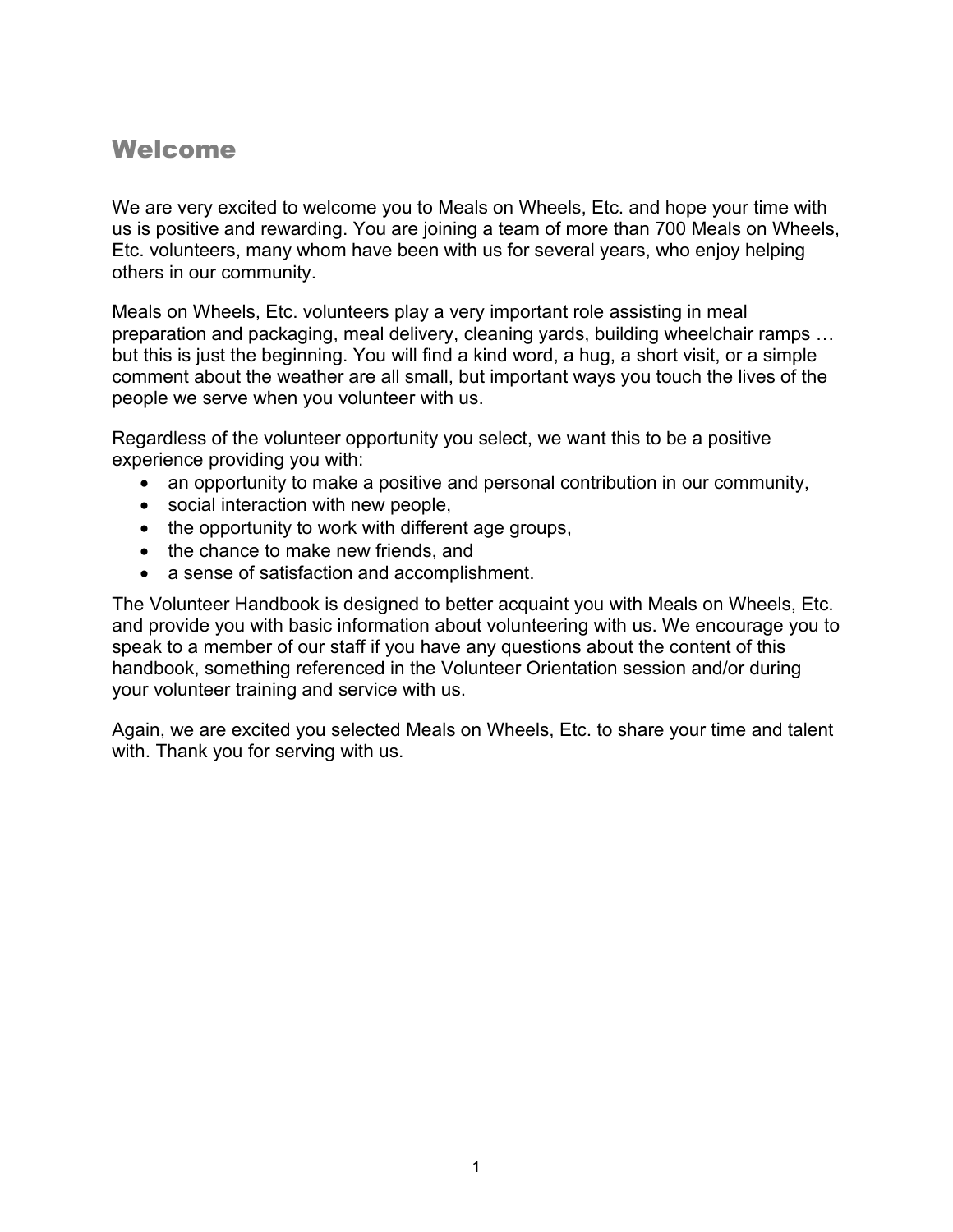# <span id="page-4-0"></span>About Meals on Wheels, Etc.

#### <span id="page-4-1"></span>**Overview**

Meals on Wheels, Etc. is a community-based non-profit 501(c)(3) providing programs and services for residents of Seminole County who are age 60 and above. Governed by a voluntary Board of Directors, we have assisted thousands of people here in our community by helping them continue to live independently in their own homes, since we began in 1973.

As our name implies, providing nutritious home delivered meals is our signature service. With the help of many volunteers, each day we deliver more than 500 meals to homebound seniors and operate four Neighborhood Dining sites. The meals we serve are prepared in our own commercial kitchen staffed by trained Meals on Wheels, Etc. employees.

Although sometimes overlooked, the "Etc." in our name represents the many other important services we provide Seminole County seniors. These include transportation services, homemaking, care management, minor home repairs, home safety projects (grab bar installation, wheelchair ramp construction), chore services and home weatherization.

Clients often contact us directly, but more often are directed to our services by a healthcare professional, a family member, friend or neighbor. The average Meals on Wheels, Etc. client is over 80 years of age.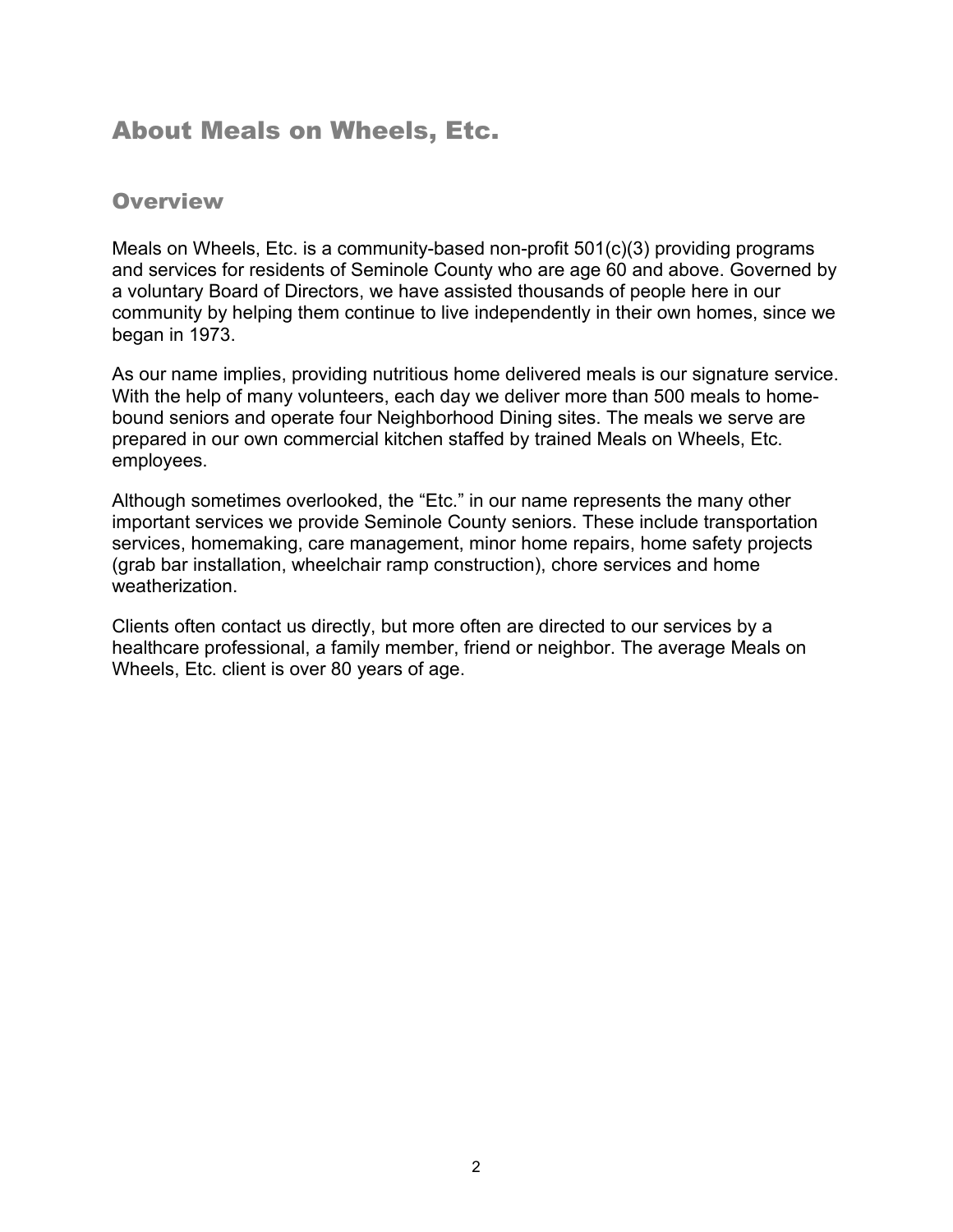#### <span id="page-5-0"></span>Our Mission

The mission of Meals on Wheels, Etc. is to enhance the quality of life for young and old by providing appetizing, nutritious meals as well as support services for seniors which enable them to maintain their independence and dignity.

#### <span id="page-5-1"></span>Our Funding

Meals on Wheels, Etc. funding comes from many sources: Title III of the Older Americans Act and NSIP through the Senior Resources Alliance, District VII, State of Florida Department of Elder Affairs; Heart of Florida United Way; Florida Department of Transportation; Seminole County Board of County Commissioners; cities; donations from community organizations, clubs, churches, individuals, bequests, memorials, client contributions, and fundraising events.

To raise the additional revenue needed to offset funding limitations, Meals on Wheels, Etc. provides food service to public and private childcares, adult daycares, and more recently, corporate events and private parties through a subsidiary enterprise, Top Hat Catering. All proceeds from catering go to fund Meals on Wheels, Etc. – helping us achieve our mission and reduce the waiting lists for services here in Seminole County.



## **Meals on Wheels, Etc. 2017/2018 Funding Sources**

*\*Includes Heart of Florida United Way*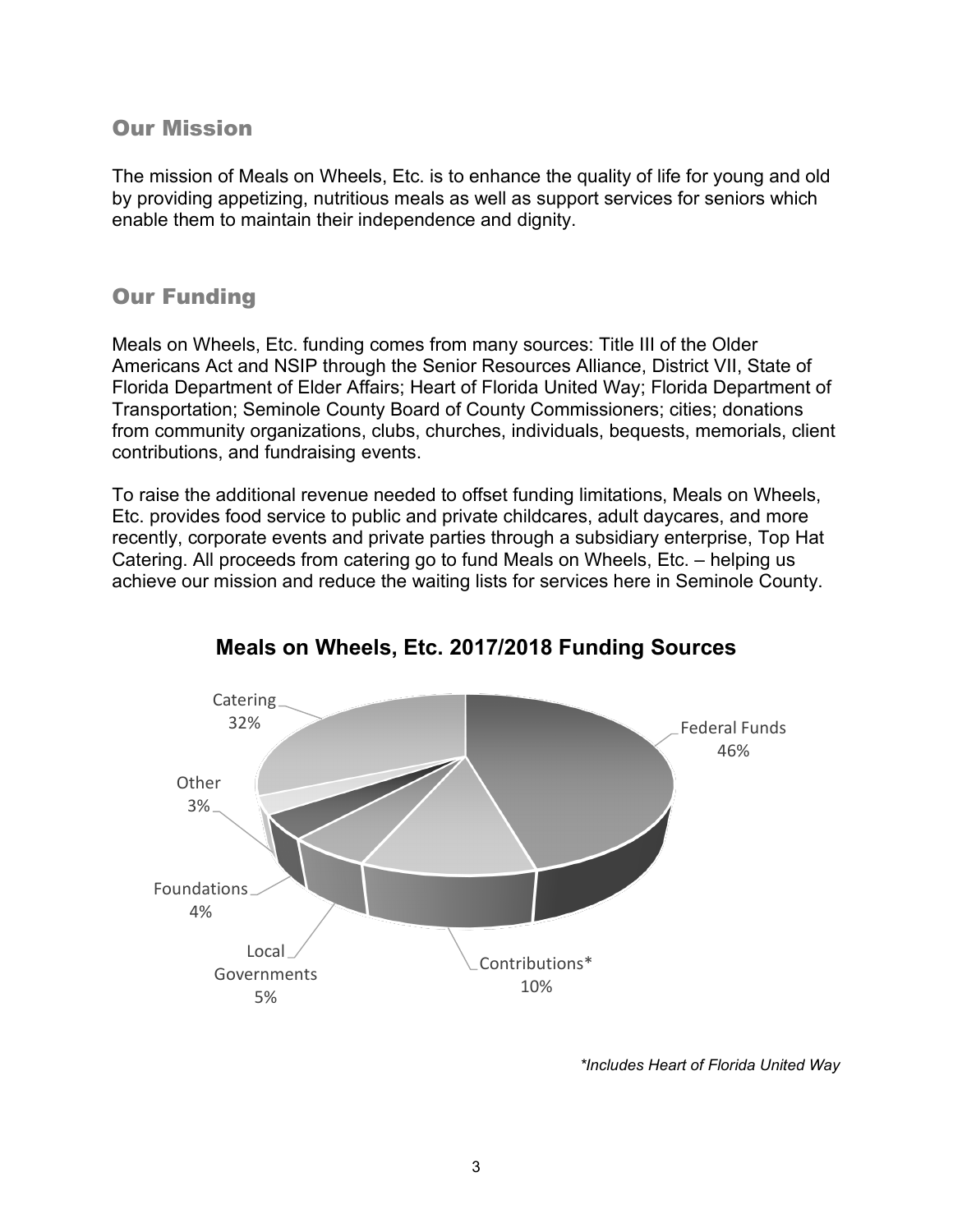# <span id="page-6-0"></span>Our Services

*Home Delivered Meals* – Meals on Wheels, Etc. delivers nutritious morning and mid-day meals to older adults who are homebound and unable to prepare meals for themselves. Meals are delivered daily, Monday through Friday, throughout Seminole County.

*Pet Food Assistance* – Through a partnership with Pet Alliance of Greater Orlando, Home Delivered Meal program participants who need assistance providing food for their dog or cat can receive free pet food, delivered once a month by a Meals on Wheels, Etc. volunteer.

*Neighborhood Dining* – Also referred to as *Congregate Dining*, Meals on Wheels, Etc. offers a hot, balanced lunch daily, Monday through Friday, at four Neighborhood Dining sites. Neighborhood Dining sites are great places for seniors to enjoy the company of others, stay active and choose activities of personal interest.

*Transportation* – Meals on Wheels, Etc. provides transportation to medical appointments, shopping and Neighborhood Dining sites in our own vehicles, driven by Meals on Wheels, Etc. employees.

*In-Home Services* – We provide homemaker services for seniors in need which, in addition to housekeeping, can include minor home repairs and the installation of safety devices – such as grab bars or wheelchair ramps.

*Chore Services* – As our mission is to help clients remain in their homes, we also offer chore services such as yard clean-ups and house painting, both interior and exterior.

*Weatherization Assistance* – Funded by the U.S. Department of Energy, the Weatherization Assistance Program reduces energy costs for low-income households by increasing the energy efficiency of their homes, while ensuring their health and safety.

*Professional Care Management* – Our Care Managers provide personal assessments to certify seniors for services, coordinate care to meet their needs, and help our clients to live as independently as possible in our community.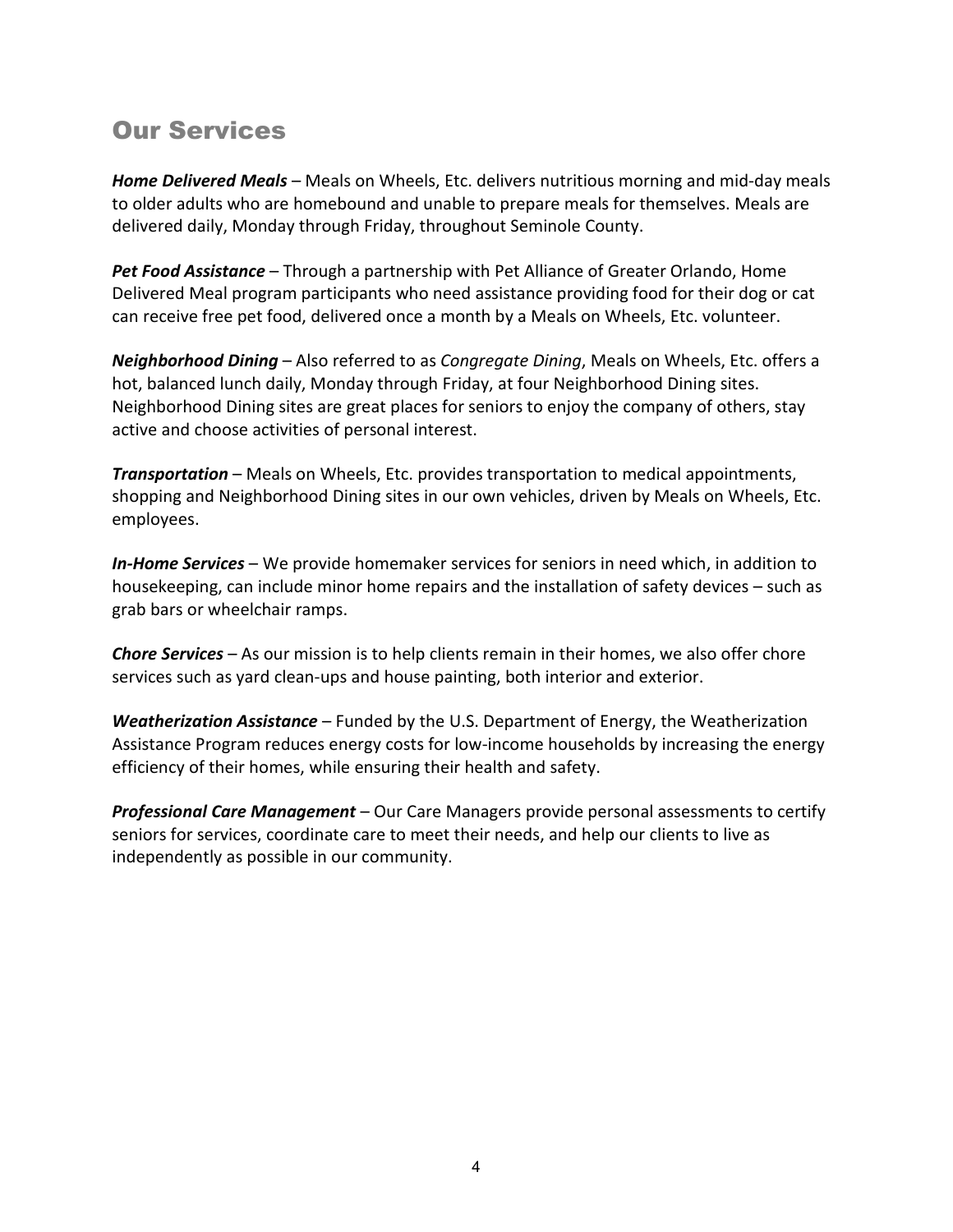# <span id="page-7-0"></span>Volunteer Opportunities

*Deliver Meals* – Delivering meals is a simple and rewarding way to help seniors in need receive a tasty and nutritious meal and a daily visit from a friendly face. A typical meal delivery route includes around 10 deliveries and requires about one and a half hours to complete. Meals are delivered Monday through Friday and volunteers can deliver meals once a week to once a month, whatever works best for their schedule.

*Workplace Meal Delivery Teams* – Companies of all sizes can help deliver meals. Delivering meals is a great employee engagement and team-building opportunity that only requires a group of two or more individuals to get started. Workplace volunteers deliver meals anywhere from once a week to once a month, depending on the arrangement we have with their company/employer. Civic groups, clubs, and churches can also volunteer with us as a delivery team.

*Kitchen Support* – The Meals on Wheels, Etc. kitchen is located at 2801 S. Financial Ct., Sanford, Florida and operates Monday through Friday. Volunteers are needed to help with tasks such as assembling breakfast and lunch meals for daily delivery.

*Workplace Kitchen Support Teams* – Similar to Workplace Meal Delivery, we can accommodate teams of up to 6 people at one time in our kitchen. Companies can elect to participate from once a week to once a year.

*Neighborhood Dining Support* – Neighborhood Dining sites help satisfy a nutritional need and social need for many seniors. Each Neighborhood Dining site operates from 9:00 am to 12:30 pm, Monday through Friday. Volunteers are needed to help serve, organize and facilitate activities, and be a friend to our seniors. Volunteers can participate daily, weekly, monthly or just a few times a year.

*Chore Projects* – Chore projects are a great opportunity for families and groups/teams to make a positive difference by volunteering. Projects include yard maintenance/cleanup, exterior/interior painting, etc. where a group of volunteers will typically complete the project in a day or less. Projects can be scheduled any day of the week when a team of volunteers is available.

*Home Repairs and Safety Equipment Installations* – Volunteers who have the time and talent to assist with minor home repairs, such as fixing a dripping faucet or installing a grab bar in a shower can help a senior remain independent in their home. These volunteer opportunities are coordinated by our staff and can be done on a day/at a time when it's convenient for both the client and volunteer

*Special Event Support* – From a Meals on Wheels, Etc. fundraising event to helping distribute information at a Health Fair, volunteers continue to support us. Volunteers can sign up to participate in these individual and unique opportunities throughout the year as they are scheduled/occur.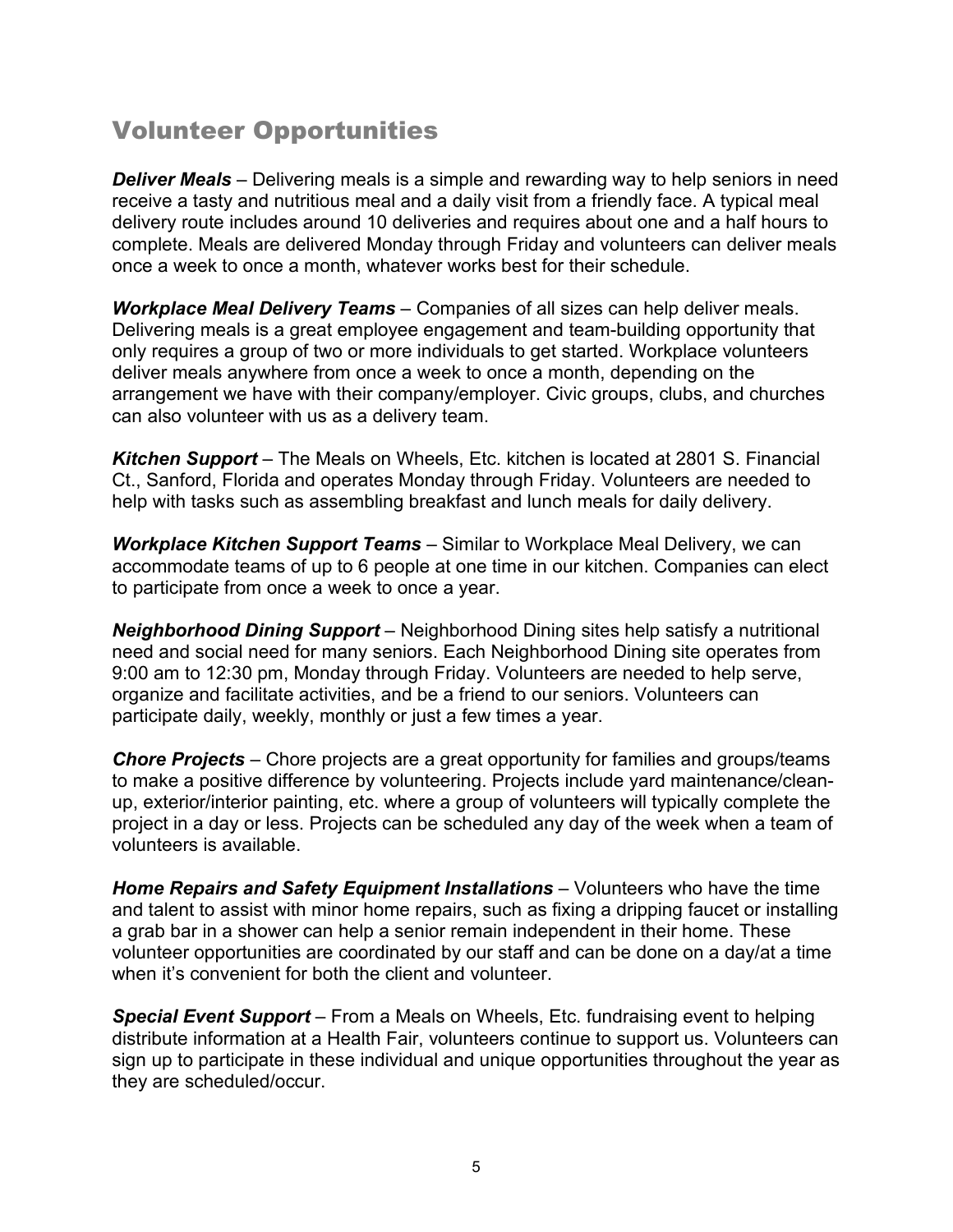# <span id="page-8-0"></span>What You Can Expect From Us

Meals on Wheels, Etc. is committed to fair and supportive relationships with its volunteers.

Meals on Wheels, Etc. provides equal volunteer opportunities to all volunteers without regard to race, color, religion, sex, sexual orientation, national origin, age or disability.

We are committed to conducting our business in accordance with the law, and with integrity, honesty, and fairness. You should not do anything in the scope of Meals on Wheels, Etc. business that violates the law or your own personal ethics, nor should you be asked to do so. If you become aware of a situation you believe violates appropriate legal or ethical standards, please discuss it with your Volunteer Coordinator, or contact our Director of Community Relations and/or Executive Director directly so that we can resolve it.

Meals on Wheels, Etc. respects the privacy of each of its volunteers. All volunteer information maintained by Meals on Wheels, Etc. is protected and kept in the strictest of confidence.

# <span id="page-8-1"></span>What Meals on Wheels, Etc. Expects of You

We ask you to treat our clients with dignity and kindness and respect their rights and individuality. Specifically, your responsibility is to:

- be reliable, timely and helpful,
- carry out your specified duties,
- be committed to the organization,
- undertake training as requested,
- ask for support when you need it,
- give sufficient notice when you are not able to volunteer on your scheduled day,
- give sufficient notice should you stop volunteering with us,
- value and support your other team members,
- be trustworthy and respect client confidentiality, and
- carry out the work you have agreed to do responsibly, safely and ethically.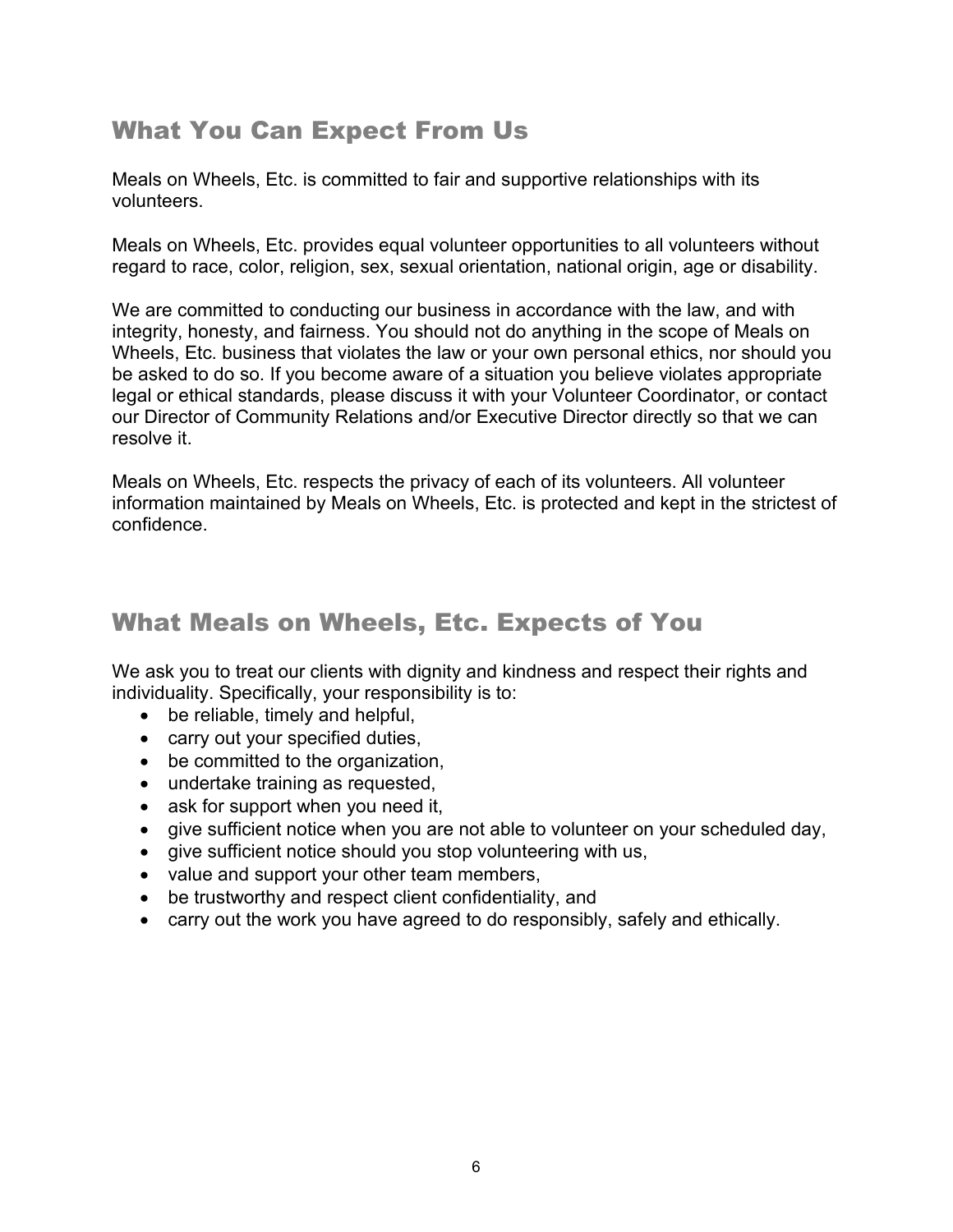# <span id="page-9-0"></span>Volunteer Guidelines

#### <span id="page-9-1"></span>Volunteer Time Reporting

Meals on Wheels, Etc. keeps track of all Volunteer hours. This includes time working in our kitchen, delivering meals, office work, meetings, training, as well as your travel time to/from your assignment. The process to record and report volunteer hours can vary by opportunity and will be covered in your training.

#### <span id="page-9-2"></span>Service at the Discretion of the Organization

Meals on Wheels, Etc. accepts the service of all volunteers with the understanding that such service is at the sole discretion of Meals on Wheels, Etc. Volunteers agree that Meals on Wheels, Etc. may decide to terminate the volunteer's relationship with Meals on Wheels, Etc. or make changes in the nature of the volunteer assignment at any time.

#### <span id="page-9-3"></span>Background Checks

In order to ensure the safety and well-being of our clients, and to comply with federal, and state laws, Meals on Wheels, Etc. requires all prospective adult volunteers who come into direct unsupervised contact with clients go through a background check process. All background checks will be conducted in accordance with federal, state and local laws. Information obtained from a background check will remain confidential and will not be revealed to anyone other than the applicant.

## <span id="page-9-4"></span>Code of Ethics & Conduct

The Code of Ethics & Conduct is a guide to help volunteers to live up to Meals on Wheels, Etc.'s ethical standards and their own. Meals on Wheels, Etc. will not permit, condone or tolerate illegal or unethical behavior.

#### <span id="page-9-5"></span>Illegal or Unethical Behavior

Illegal or unethical behaviors are forms of misconduct which undermine the integrity of Meals on Wheels, Etc.'s reputation. This behavior can occur between volunteers in the workplace, as well as between volunteers and participants, outside vendors, donors, any governmental or regulatory agencies, consultants, employees, visitors, etc. Some forms of illegal or unethical behavior include, but are not limited to:

- Fraud,
- Falsification of records,
- Failure to comply with all applicable laws and government regulations,
- Violence and threats of violence to staff, volunteers, participants and others,
- Theft,
- Drug and/or alcohol abuse,
- Sexual and other discriminatory harassment, and
- Discrimination.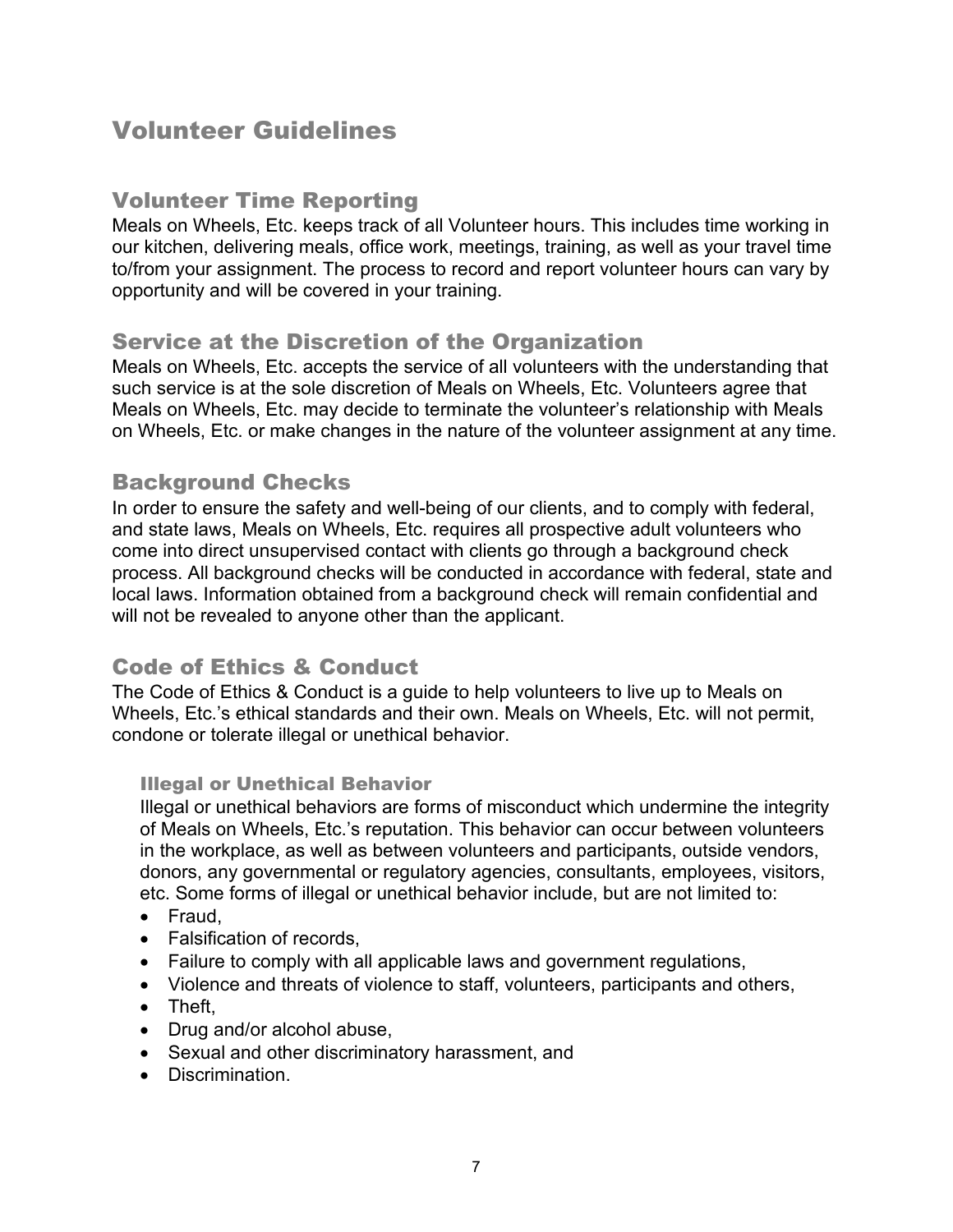In order for Meals on Wheels, Etc. to conduct its business in accordance with the ethical standards, every Meals on Wheels, Etc. volunteer must:

- Obey all relevant laws,
- Treat everyone fairly, with dignity, and with respect,
- Deal honestly and fairly with participants, staff, volunteers, suppliers, donors, governmental and regulatory agencies,
- Avoid conflicts of interest, and
- Maintain confidentiality.

#### <span id="page-10-0"></span>Volunteer Responsibilities to Disclose

The integrity of the organization is diminished whenever these standards are violated. If you become aware of facts or circumstances that you believe constitute a violation, you should promptly report the suspected violation to your Volunteer Coordinator and/or a member of Meals on Wheels, Etc. staff.

#### <span id="page-10-1"></span>Investigation

All allegations of improper, illegal, or unethical conduct will be promptly and objectively investigated. Your confidentiality and that of any witnesses and the person or persons that allegedly acted inappropriately will be protected to the extent appropriate while allowing for a fair investigation and any necessary corrective action.

When the investigation is completed, you will be informed of the outcome of the investigation, to the extent appropriate, without breaching the necessary confidentiality.

#### <span id="page-10-2"></span>Drug-Free Policy

Meals on Wheels, Etc. provides a drug-free environment in compliance with federal, state and local laws. The purpose of this policy is to reinforce the long-standing commitment of Meals on Wheels, Etc. to provide a safe and healthy environment for all.

The use, possession, manufacture and distribution, dispensation or sale of illegal drugs, alcohol, or any controlled substance on Meals on Wheels, Etc. premises or program sites, in Meals on Wheels, Etc. vehicles or during volunteer hours, is strictly prohibited. Similarly, it is prohibited for any volunteer to be under the influence of illegal drugs, alcohol, or any controlled substance on Meals on Wheels, Etc. premises or program sites, in Meals on Wheels, Etc. vehicles or during working hours.

For purposes of this policy, the following terms have the following definitions:

*Under the Influence* means that the volunteer is affected by an illegal drug or alcohol or the combination of a legal drug and an illegal drug and/or alcohol in any detectable manner.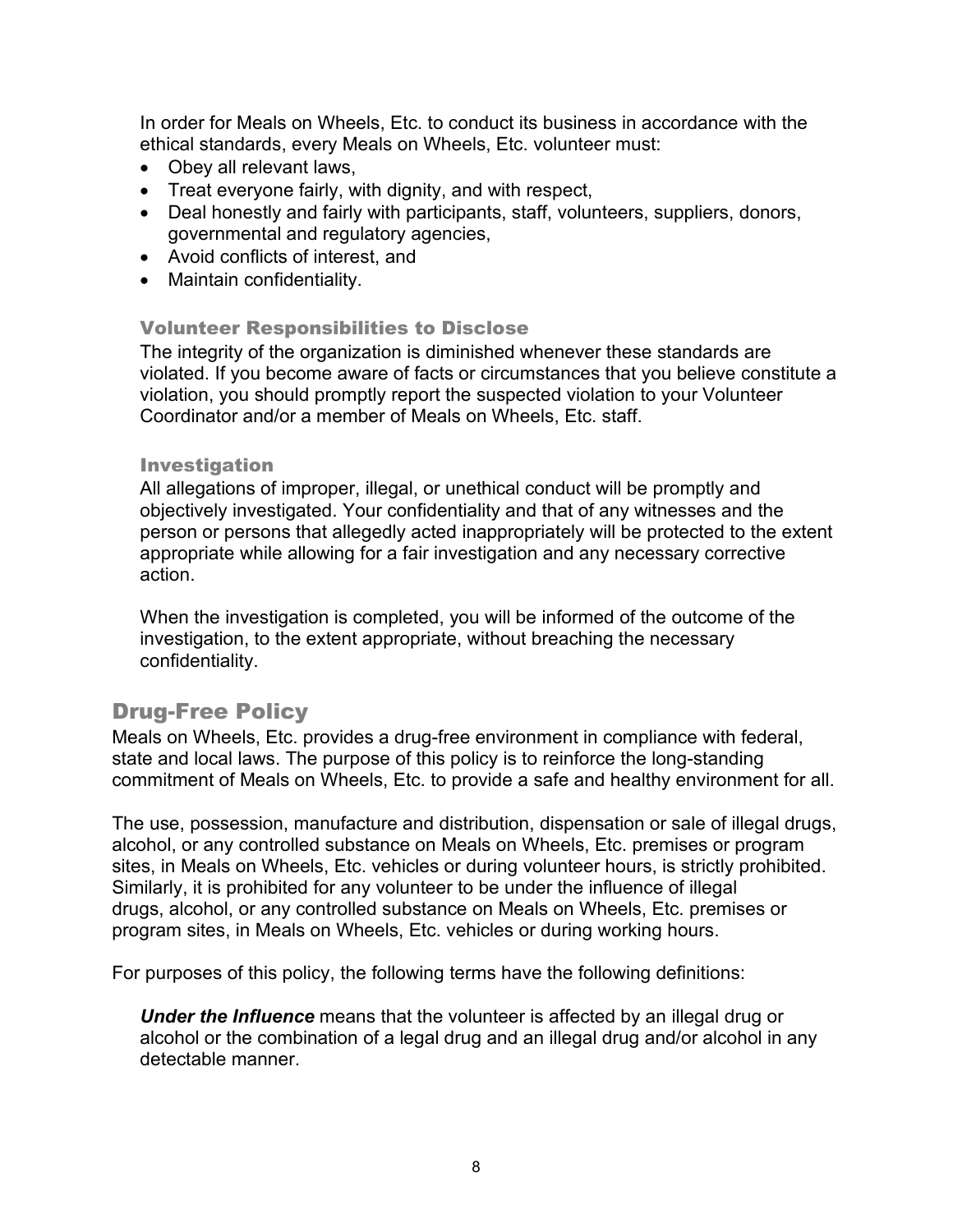*Legal Drug* means any prescribed or over-the-counter drug which has been legally obtained and is being used for the purpose for which it was prescribed or manufactured.

*Illegal Drug* means any drug which is not legally obtainable or which is legally obtainable but has not been legally obtained including, but not limited to, marijuana, any prescription drug, substance or chemical not legally obtained, and any prescription drug, substance or chemical not being used for prescribed purposes.

## <span id="page-11-0"></span>Personal & Emergency Contact Information

It is the responsibility of each volunteer to regularly update their personal and emergency contact information. This update can be made by notifying your Volunteer Coordinator and/or contacting a member of the Meals on Wheels, Etc. staff.

#### <span id="page-11-1"></span>Media Inquiries

Media relations, including statements to the media, are coordinated through the Meals on Wheels, Etc. administrative office. If approached by a member of the media, volunteers are asked to refer them to the Meals on Wheels, Etc. administrative office (2801 S. Financial Ct., Sanford, Florida) and/or provide them with our phone number, 407-333-8877.

## <span id="page-11-2"></span>Participants and Relatives as Volunteers

Participants and relatives of participants may be accepted as volunteers where such service does not constitute an obstruction to or conflict with provision of services to the participant or others.

## <span id="page-11-3"></span>Volunteer Boundaries

Volunteers should only provide services or perform tasks as outlined in your volunteer duties description and/or covered in your training. If you believe a participant is in need of additional support (house cleaning, yard work, personal hygiene, etc.) you should notify a Meals on Wheels, Etc. staff member.

## <span id="page-11-4"></span>Volunteer Dress Code

Because each volunteer is a representative of Meals on Wheels, Etc. in the eyes of the public, it is important that each volunteer dress neatly and in a manner consistent with the nature of their volunteer duties. Meals on Wheels, Etc. staff will inform the volunteer of any additional requirements, and some volunteers may be required to wear safety equipment or clothing.

## <span id="page-11-5"></span>Mandatory Participant Reporting Policy

This policy is designed to prevent physical, financial, sexual or emotional abuse of Meals on Wheels, Etc. participants. As a Meals on Wheels, Etc. volunteer you may come into contact with vulnerable populations during your daily work activities and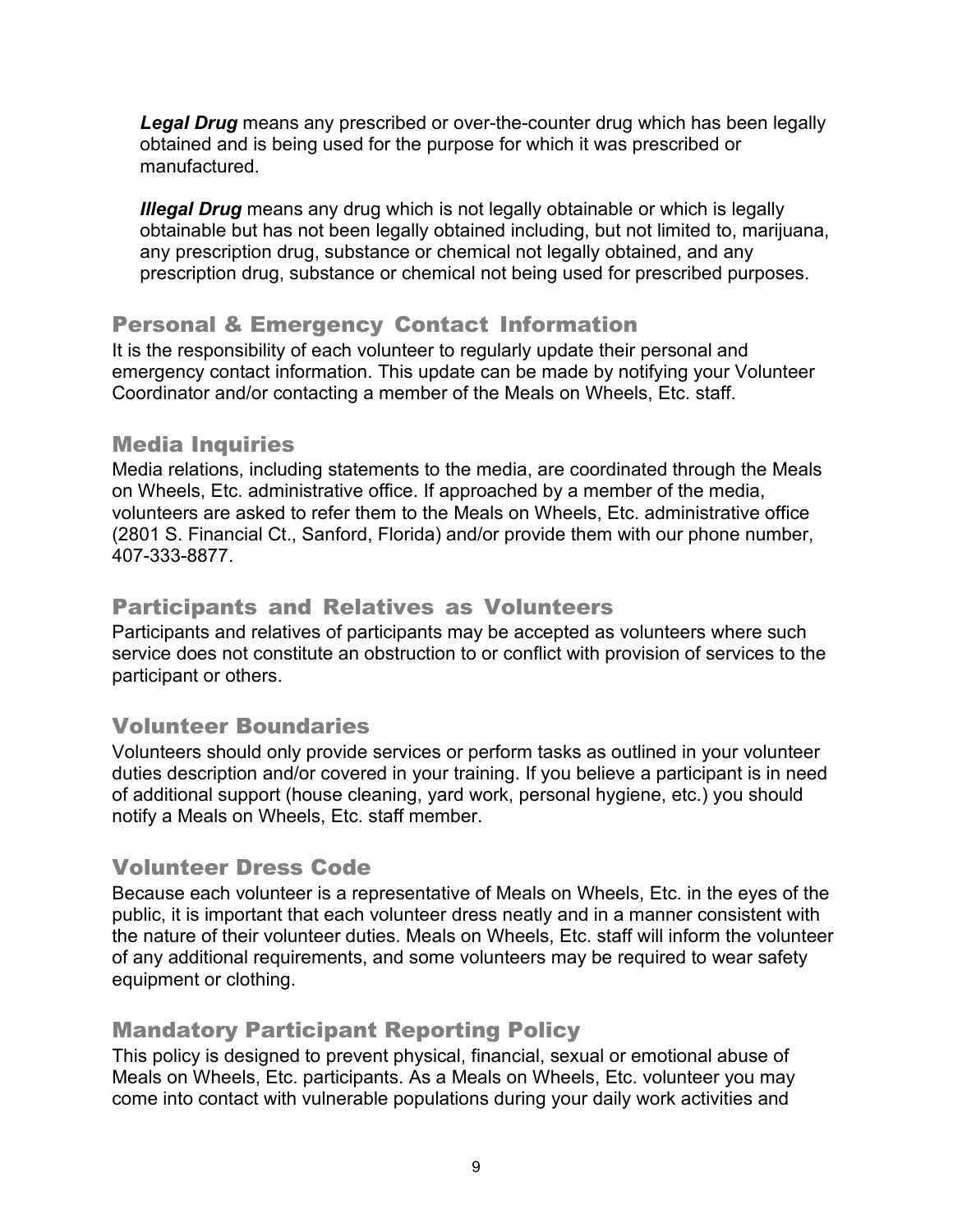therefore, you are the "first line of defense" against situations that are harmful but preventable.

All Meals on Wheels, Etc. volunteers are expected to understand the definition and warning signs of elder abuse and neglect and report potential abuse or neglect immediately to your Volunteer Coordinator and/or a member of Meals on Wheels, Etc. staff.

#### <span id="page-12-0"></span>Definitions of Abuse or Neglect

Abuse of older adults or people with disabilities can be physical, verbal, financial or psychological. Abuse can take many forms, including:

- Hitting or slapping,
- Withholding food/medication/medical care,
- Use of chemical and/or physical restraints,
- Yelling, insults or threats of violence,
- Misuse of funds,
- Theft, and
- Fraud.

<span id="page-12-1"></span>Warning Signs of Abuse or Neglect

Warning signs of abuse include:

- Injuries incompatible with the explanation given,
- Dramatic weight loss, dehydration or poor hygiene,
- Untreated medical or mental health conditions,
- Unpaid bills despite adequate assets,
- Sudden appearance of new acquaintances,
- Sudden absence of caregiver, and
- Enforced social isolation.

Abuse can occur for a variety of reasons, but common contributing factors are:

- Stress created by the care needs of the senior,
- Isolation and lack of emotional support for people at risk and their caregivers,
- Inadequate financial resources, and
- Existing family problems and dynamics.

#### <span id="page-12-2"></span>Self-Neglect by Older Adults

Self-neglect occurs when, by choice or lack of awareness, older adults and people with disabilities live in ways that disregard their health or safety needs, sometimes to the extent that this disregard becomes hazardous to themselves or others.

Older adults and people with disabilities who neglect themselves are not willing or able to perform essential self-care tasks such as providing food, clothing or adequate shelter; obtaining adequate medical care; obtaining goods and services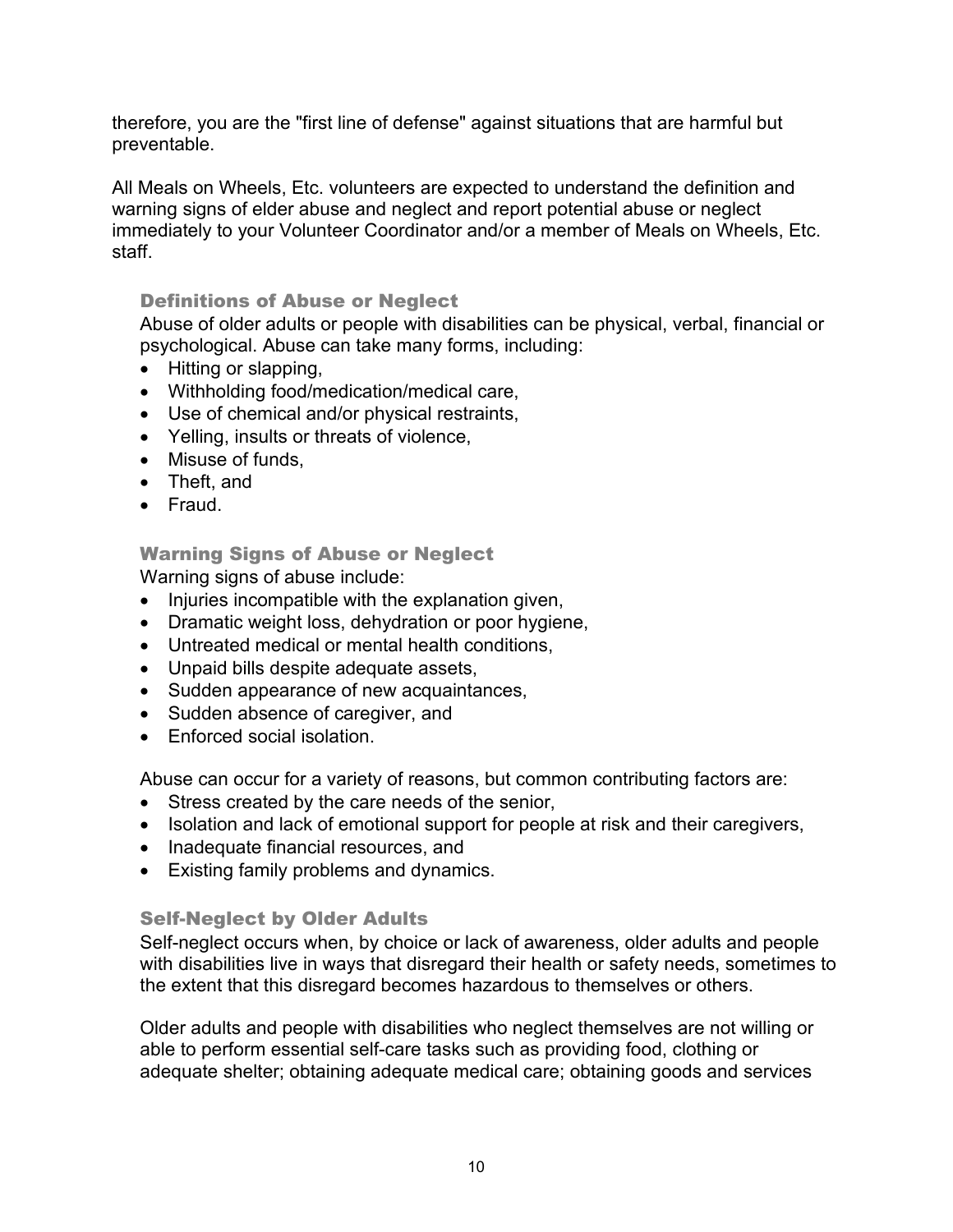necessary to maintain physical and mental health, well-being, personal hygiene and general safety and managing financial affairs.

#### <span id="page-13-0"></span>Reporting Procedures

All volunteers are required to immediately report suspected activities identified above to a member of Meals on Wheels, Etc. staff. Meals on Wheels, Etc. staff receiving reports must/will contact the appropriate aging and disability protective service agency and document the report.

Further, when required by state, federal or contract regulations, volunteers must immediately make a report to the appropriate law enforcement agency.

#### <span id="page-13-1"></span>Anti-Discrimination and Harassment Policy

Meals on Wheels, Etc. is committed to providing an environment free of unlawful discrimination or harassment. Meals on Wheels, Etc.'s policy prohibits sexual harassment and discrimination or harassment because of race, religion, gender, sexual orientation, national origin, ancestry, marital status, age, or any other basis protected by federal, state or local law. Meals on Wheels, Etc.'s anti-discrimination and harassment policy applies to all persons involved in its operations and prohibits discrimination or harassment by any of its employees and volunteers.

#### <span id="page-13-2"></span>Harassment

Harassment is verbal or physical conduct that denigrates or shows hostility or aversion toward an individual because of his/her race, color, religion, gender, national origin or age or any other protected class or that of their relatives, friends, or associates.

Harassing conduct includes, but is not limited to slurs, negative stereotyping or threatening, intimidating or hostile acts; written or graphic material that denigrates or shows hostility or aversion toward an individual or group and that is placed on walls, bulletin boards or elsewhere on Meals on Wheels, Etc.'s premises or circulated in the workplace.

#### <span id="page-13-3"></span>Sexual Harassment

Sexual harassment includes unwelcome sexual advances, requests for sexual favors, and other verbal or physical conduct that occurs because of an volunteer's sex or gender and has the purpose or effect of unreasonably interfering with an individual's work or creating an intimidating, hostile or offensive environment.

#### <span id="page-13-4"></span>Complaint Procedure

If a volunteer believes they have been subjected to discrimination or harassment, they should immediately report the matter to their Volunteer Coordinator. If the Volunteer Coordinator is not available or if the volunteer believes it would be inappropriate to contact the Volunteer Coordinator, the volunteer should contact the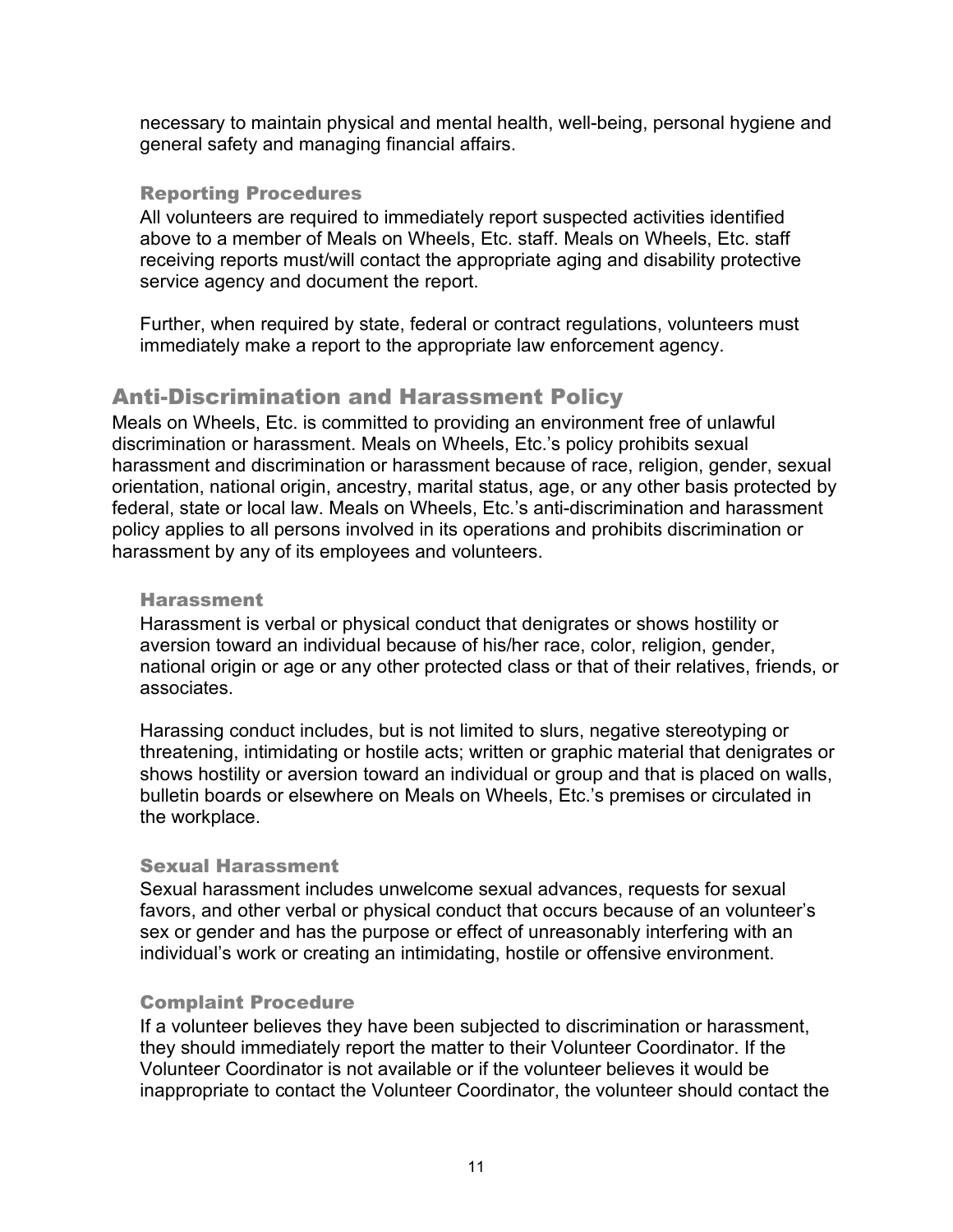Executive Director or other appropriate management personnel within Meals on Wheels, Etc.

Meals on Wheels, Etc. will investigate all complaints of discrimination or harassment. To aid in the investigation, volunteers are strongly encouraged to include in the complaint the details of the incident or incidents, the names of the individuals involved and the names of any witnesses.

If Meals on Wheels, Etc. determines that unlawful discrimination or harassment has occurred, effective remedial action will be taken commensurate with the severity of the offense.

It is every volunteer's responsibility to read and support the harassment policy. All volunteers must pledge to promptly report violations if they witness or are a victim of such misconduct.

## <span id="page-14-0"></span>Confidentiality of Information

All Meals on Wheels, Etc. volunteers are required to respect and maintain the confidentiality, both during and after their volunteer service with Meals on Wheels, Etc., of all Meals on Wheels, Etc. trade secrets and proprietary information, including but not limited to participant information, business documents, reports, records, files, and correspondence and communications, to which the volunteer has access in carrying out their responsibilities and duties. None of the above may be copied or removed from the premises of Meals on Wheels, Etc. without prior written consent from Meals on Wheels, Etc. The names and addresses of Meals on Wheels, Etc. donors are also considered confidential, as well as any and all participant and volunteer information. Release of confidential information to any unauthorized parties must be approved in advance in writing by the Executive Director.

All volunteers are expected to show the highest regard for the privacy of each participant by observing strict regulations created by the Health Insurance Portability and Accountability Act (HIPAA) which protects the confidentiality of participant information on record with Meals on Wheels, Etc. Confidentiality is essential to the sound relationship with our participants. It is also a legal and ethical matter of the utmost importance. All volunteers are to exercise great care when discussing participant services. Care should be taken to prevent discussions regarding participant services from being overheard by other participants, volunteers or staff members not involved in such services.

Any inappropriate discussion of participant information or similar violation of these standards may result in immediate termination of volunteer service. Volunteers must not disclose information for any purpose without written consent of the participant, the participant's attorney, or the participant's guardian, except as may be required by funding agencies, or directly connected with arranging for services to be provided, or administration and development of the program.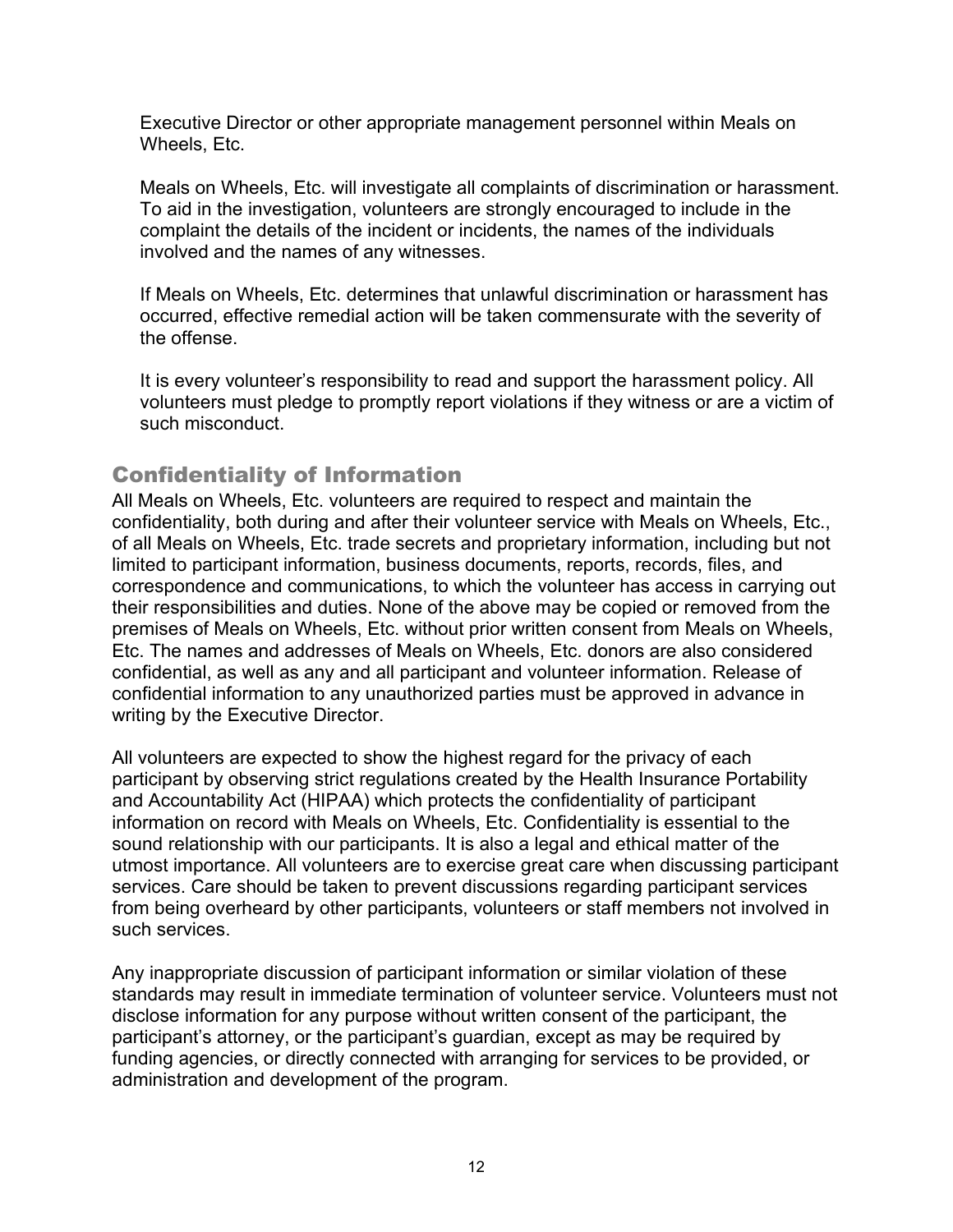Volunteers have an obligation to report violations or suspected violations of these prohibitions to their Volunteer Coordinator or a member of Meals on Wheels, Etc. staff.

## <span id="page-15-0"></span>Conflict of Interest

Meals on Wheels, Etc. has adopted a conflict of interest policy which is designed to help volunteers of Meals on Wheels, Etc. identify situations that present potential conflicts of interest and to provide Meals on Wheels, Etc. with procedures to appropriately evaluate transactions where potential conflicts arise.

Each volunteer must act in all matters in a manner that will safeguard the reputation and integrity of Meals on Wheels, Etc. and will preserve and strengthen public confidence in Meals on Wheels, Etc. activities. Likewise, volunteers should refrain from engaging in any transaction in which personal interests conflict, potentially conflict or appear to conflict with those of Meals on Wheels, Etc. An actual or potential conflict of interest occurs when a volunteer is in a position to influence a decision that may result in a personal gain for yourself or for a relative as a result of Meals on Wheels, Etc.'s business dealings. For the purposes of this policy, a relative is a person who is related by blood or marriage, or whose relationship with the volunteer is similar to that of persons who are related by blood or marriage.

No volunteer shall accept payment of any kind (including gifts, cash, discounts, concessions, services or other similar item or benefits) for services rendered as part of his or her volunteer service.

No volunteer shall use Meals on Wheels, Etc. stationery or any title of Meals on Wheels, Etc. or refer to Meals on Wheels, Etc. or misidentify themselves as an employee thereof in connection with any matter as to which they are not authorized as a representative of Meals on Wheels, Etc. and to express an opinion on its behalf.

Participation in any activity prohibited by this policy can result in the termination of volunteer service.

#### <span id="page-15-1"></span>Solicitation Policy

Meals on Wheels, Etc. prohibits any volunteer from soliciting any of its participants, donors, staff, volunteers or visitors and/or distributing any literature, pamphlets or other materials on Meals on Wheels, Etc. premises, except for approved Meals on Wheels, Etc. business.

Meals on Wheels, Etc. prohibits any volunteer from soliciting, collecting from, or selling to any other volunteer, donor, staff or participant during the working time of the soliciting person or of the person being solicited. In addition, the posting of written solicitations on company bulletin boards is prohibited. Such boards are reserved for official organization communications such as federal and state labor law information, community partner, volunteer and staff announcements, internal memoranda, organizational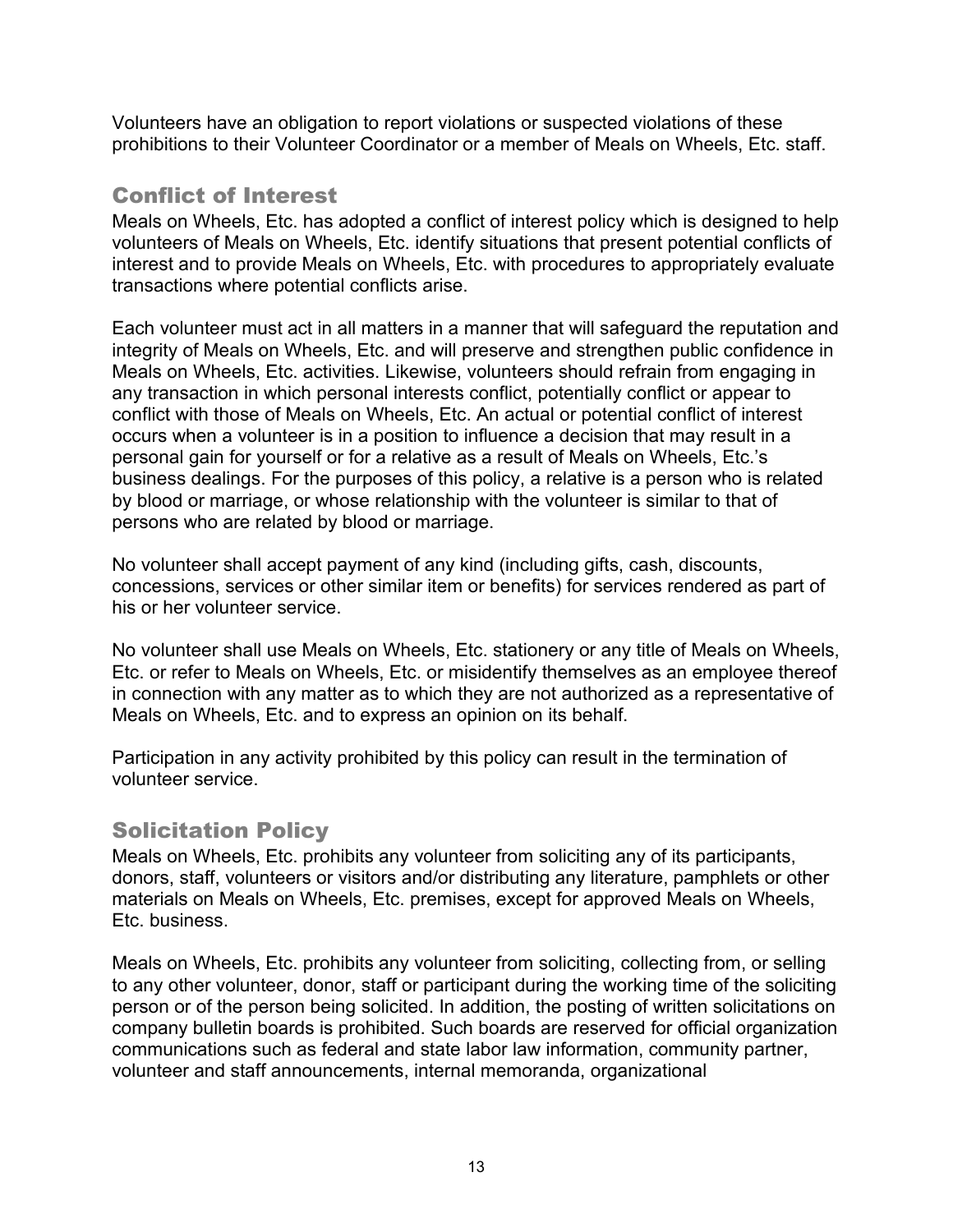announcements, etc. Any violation of this policy may result in immediate termination of volunteer service.

<span id="page-16-0"></span>Use of Personal Vehicles for Meals on Wheels, Etc. Business Some positions will require the use of a volunteer's private vehicle. Maintaining a valid Florida driver's license and current auto insurance is a requirement for these positions.

If a private vehicle is used for Meals on Wheels, Etc. purposes, the following will apply:

*Valid Driver's License:* All operators of personal vehicles on Meals on Wheels, Etc. business must have a valid Florida driver's license. No volunteer with a suspended license may operate a vehicle on Meals on Wheels, Etc. business until the license has been reinstated.

**Insurance:** All drivers of personal vehicles on Meals on Wheels, Etc. business must have full liability insurance (personal injury and property damage) with the minimum limits required under state law. No volunteer with expired insurance may operate a vehicle on Meals on Wheels, Etc. business until the insurance has been renewed.

*Operating Expenses:* Meals on Wheels, Etc. does not cover nor reimburse any vehicle related expenses to volunteers using their personal vehicles, including mileage. In most cases, volunteers who use their personal vehicles are able to deduct 14 cents per mile driven in service of charitable organizations on their annual income tax, as specified/outlined in IRS rules and regulations.

**Safety:** Meals on Wheels, Etc. expects volunteers to operate personal vehicles in strict compliance with all traffic laws and regulations. Driver and passengers are all required to wear seatbelts.

*Traffic Violations:* A volunteer who receives any parking or traffic citation while using their personal vehicle on Meals on Wheels, Etc. business is responsible for all fines, court costs, etc.

Any violation of the above policy regarding vehicles or misrepresentation of eligibility to use a personal vehicle on Meals on Wheels, Etc. business may result in termination of volunteer service.

## <span id="page-16-1"></span>Safety/Injury Reporting

To assist in providing a safe and healthy environment for volunteers, staff, participants and visitors, Meals on Wheels, Etc. has established a workplace safety program. This program is a top priority at Meals on Wheels, Etc. Information is provided to volunteers about workplace safety and health issues through one-on-one training and regular internal communication channels. These may include Volunteer Coordinator-Volunteer meetings, bulletin board postings, memos or other written communications.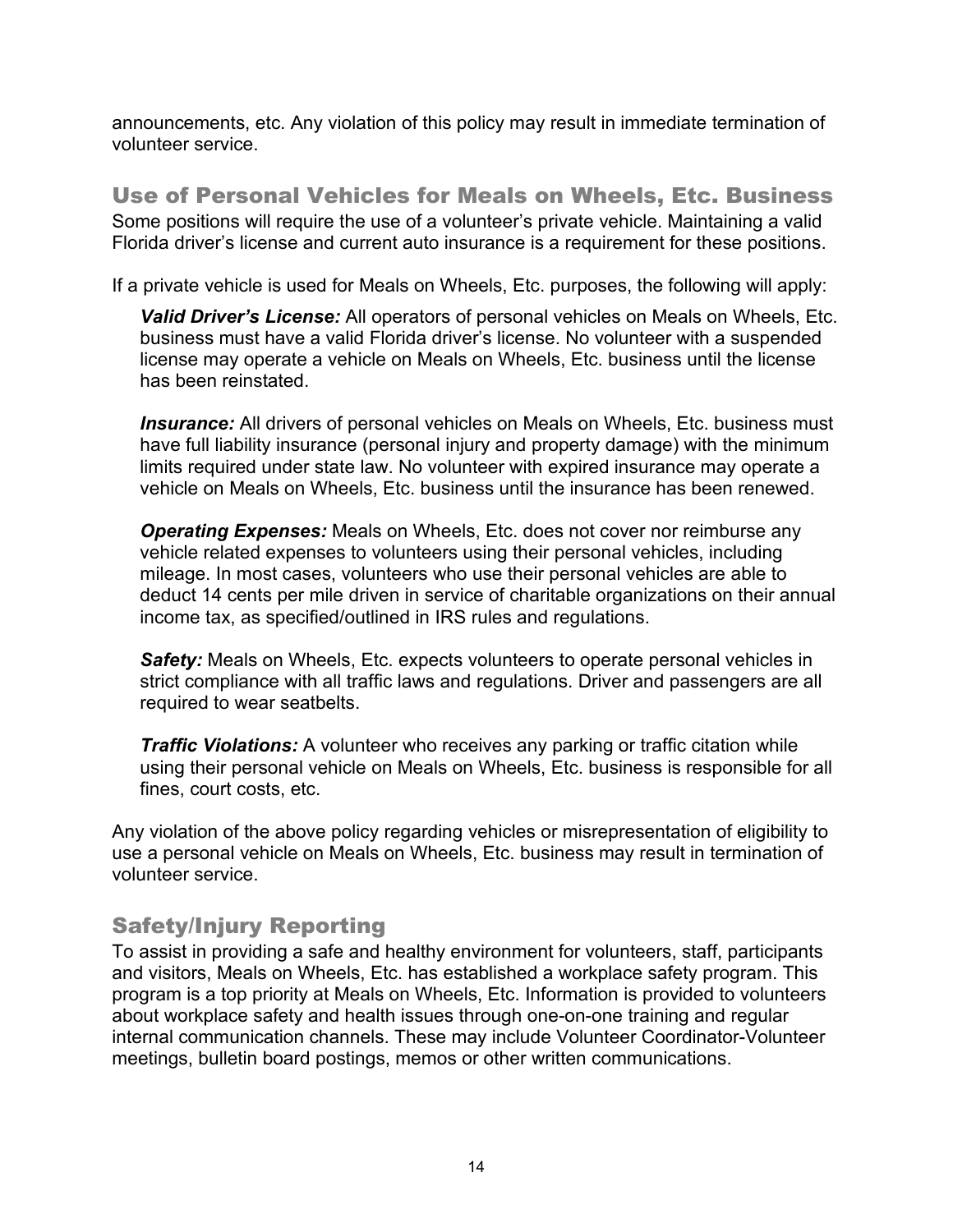Volunteers are not entitled to Worker's Compensation benefits or reimbursement of any medical bills or disability resulting from an injury sustained in the scope of any Meals on Wheels, Etc. volunteer activities.

In the case of an accident, regardless of how insignificant the injury may appear, you must immediately notify your Volunteer Coordinator and/or a member of Meals on Wheels, Etc. staff.

#### <span id="page-17-0"></span>Return of Property

Volunteers are responsible for Meals on Wheels, Etc. property which includes all materials issued to volunteers or in volunteer's possession or control. All Meals on Wheels, Etc. property must be returned on or before your last day. Meals on Wheels, Etc. may take all actions deemed appropriate to recover or protect its property.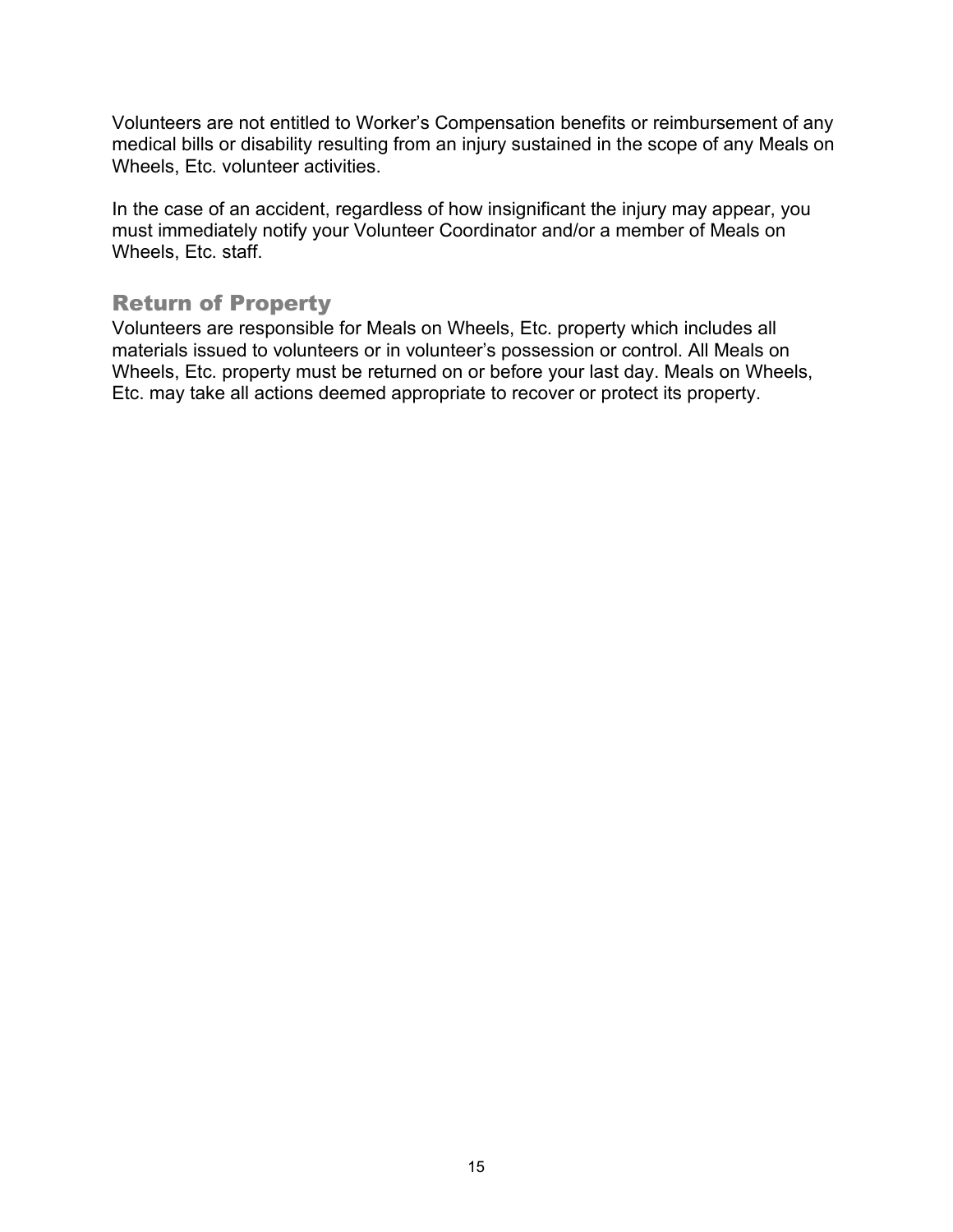# <span id="page-18-0"></span>Important Information and Numbers to Know

*(As of June 1, 2018)*

#### **Meals on Wheels, Etc. Administrative Office address:**

2801 S. Financial Ct. Sanford, FL 32773

**Office Hours:** Monday – Friday, 8:30 am – 4:30 pm

**Office Phone:** 407-333-8877 **Office Fax:** 407-829-2468 **Website:** mealsetc.org

#### **Holidays Observed\*:**

New Year's Day **Thanksgiving Day** Memorial Day Christmas Eve Independence Day Christmas Day Labor Day

Martin Luther King Jr. Day **Friday After Thanksgiving Day** 

\*Although Administrative Offices are closed some services may be provided on holidays.

**Key Volunteer Contacts:** (*Call the Administrative Office number, 407-333-8877, and then the extension number when prompted.)*

| <b>Administration:</b> | <b>Extension #</b> |
|------------------------|--------------------|
|                        |                    |
|                        |                    |
|                        |                    |
|                        |                    |

#### *Program Managers/Program Volunteer Coordinators:*